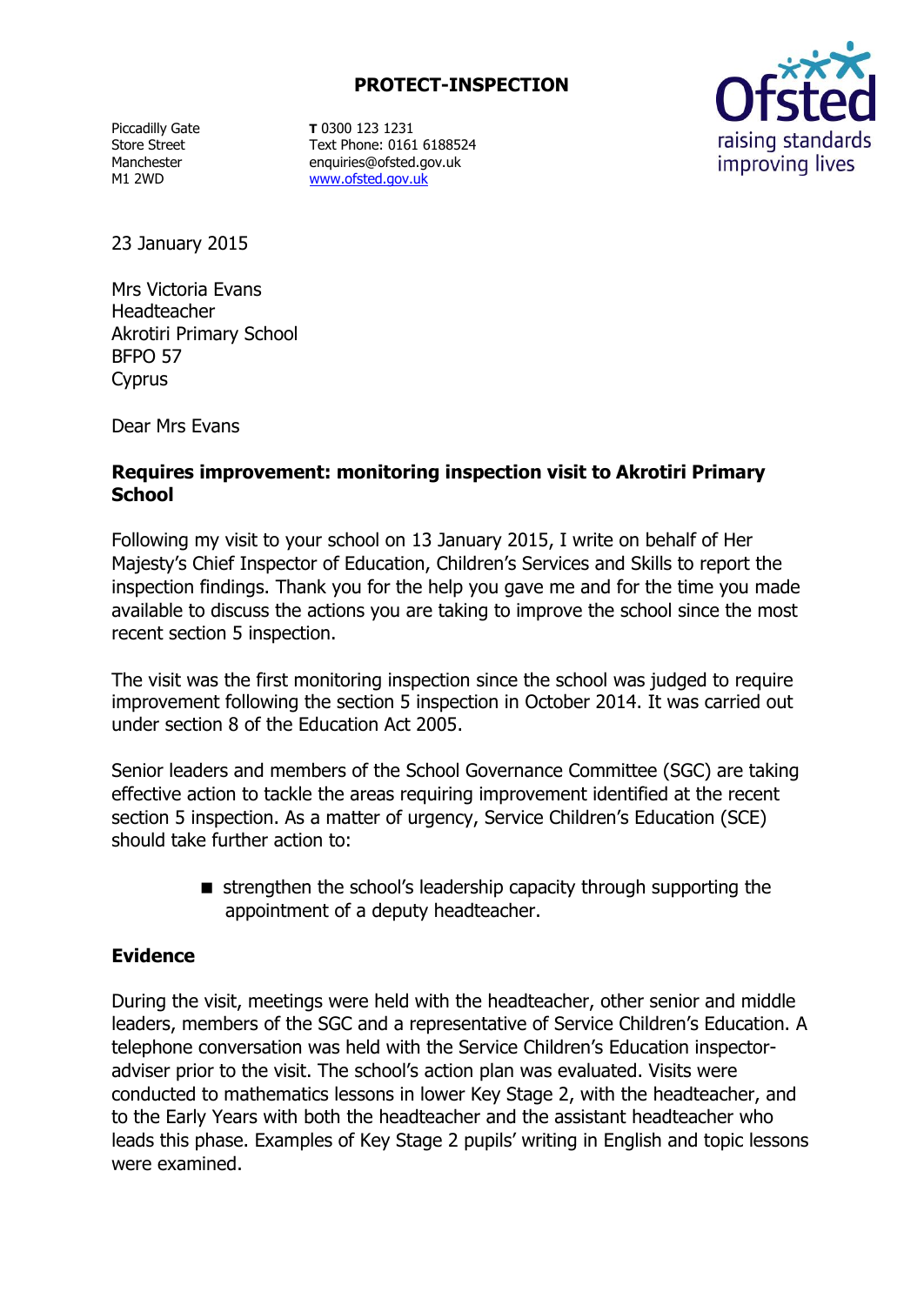### **PROTECT-INSPECTION**



# **Context**

The headteacher and the SGC have tried on two occasions to appoint a deputy headteacher without success.

## **Main findings**

The headteacher, supported wholeheartedly by the SGC, has made raising the quality of teaching to at least good the school's central priority. Other priorities which were previously on the development plan have been deferred so the school can focus on getting its core business right. This restricted focus reflects, in part, the limits placed on senior leadership capacity that has resulted from the failure to recruit a deputy headteacher. The headteacher is taking appropriate steps to increase capacity at the level of middle leadership, firstly by concentrating on securing at least good teaching at this level. Nevertheless, the absence of a deputy headteacher is a significant gap that needs filling quickly.

A number of strategies have been implemented to improve teaching. For instance, a programme of coaching tailored to the needs of individual teachers has been established: leaders judge that this is having a positive impact. Training is underway to improve assessment in lessons, so that teaching is tightly focused on the next small steps pupils need to take in their learning. Pupils' writing workbooks show a consistent approach to stating at the outset of the lesson what pupils will practise and how learning will develop, as well as setting a challenge for the most able. These developments are supported by a clearer, agreed approach to giving pupils feedback through marking. Teachers' comments refer directly to what pupils have learned, as well as setting them challenges, for example to expand their ideas. Pupils are given time to respond to marking and to correct spelling errors. A consistent approach to marking spelling and grammar has been agreed, and recently extended to include the marking of pupils' topic work.

Steps have been taken to improve the quality of support provided by learning support assistants, including training on how to question pupils effectively. Teachers and learning support assistants are meeting more frequently to discuss the planned learning and more information is included in teachers' planning to help learning support assistants know what is being assessed.

The headteacher has taken helpful steps to improve provision for the most-able pupils. In some year groups, additional teachers are deployed effectively to provide more targeted teaching in mathematics. This term, separate groups have been introduced in writing for more-able pupils in Years 2 and 6.

The Early Years staff, who are all recent arrivals to the school, are developing a consistent approach to promoting children's learning as a result of some helpful management strategies. The Early Years leader ensures that teachers have time to